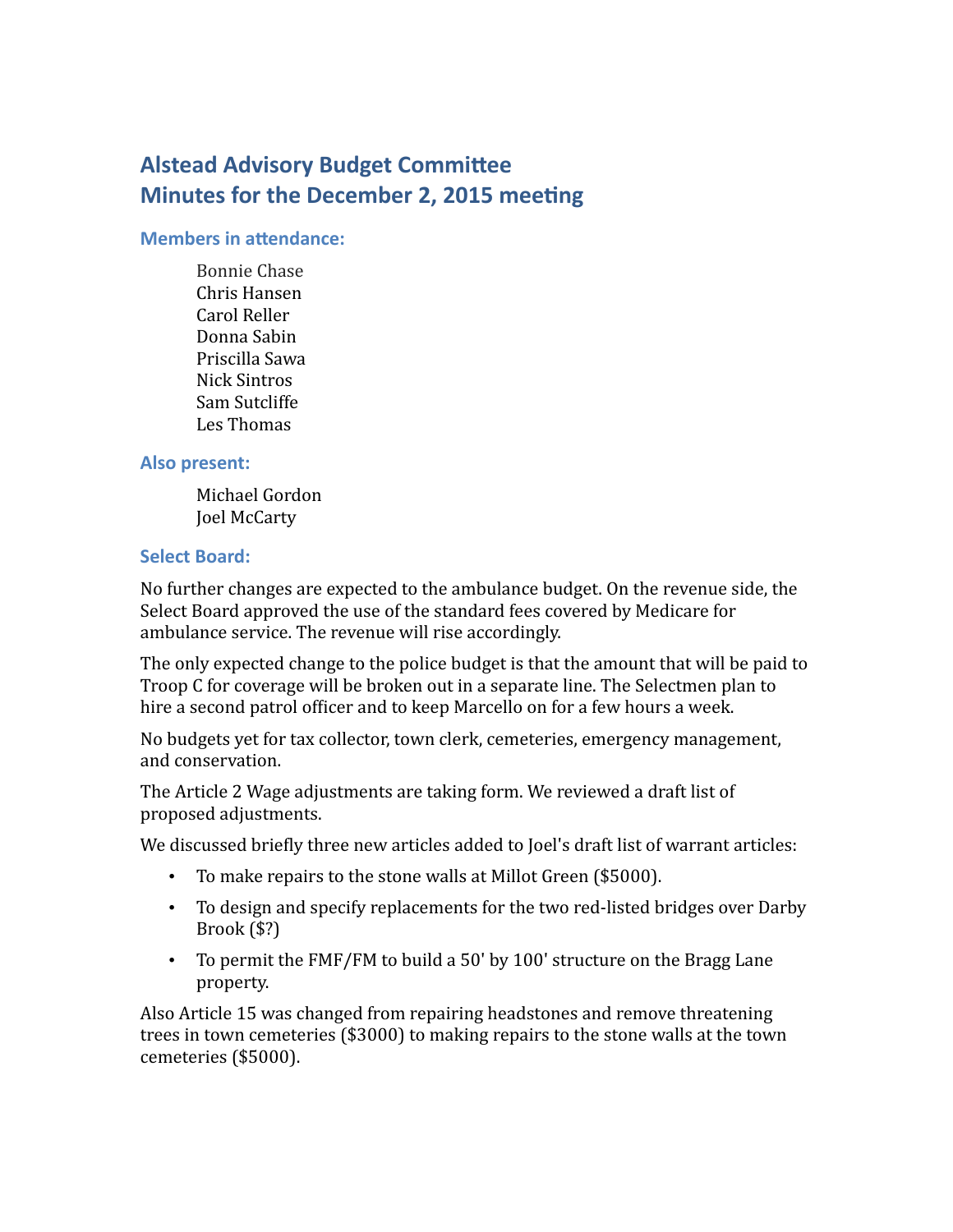To facilitate making repairs and performing maintenance in a timely manner, the Selectmen have put out RFPs for carpentry and landscaping services. Chris H. recommended that this committee discuss whether to propose adding specific line items to the budget or a warrant article for building maintenance.

# **Gen Gov committee:**

We briefly discussed Julianna's email about the town cellphones.

# **Quarterly Report committee:**

Sam read a draft of the Q4 report.

## **EMSG committee:**

The Selectmen have a job description for the patrol officer position, and will move quickly to post it.

## **HR committee:**

Joel and Priscilla are starting to compile job descriptions for the staff required to support the Selectmen.

## **DPW committee:**

Glenn raised the question of why we are paying overtime at this time of the year.

# **Financial Planning/Tools committee:**

We will discuss the response from MuniSmart regarding report formats when Jonathan is present.

## **Other old business:**

 $\bullet$ 

## **Motions:**

- The meeting minutes of Nov 18 were approved (5/yes, 0/no, 2/abstentions)
- We recommend that the funds necessary to enlarge the Village Station door be added to the Fire Department budget, instead of as a separate warrant article. (8/yes, 0/no, 0/abstentions)

## **Action items:**

- Carol will check with Kim to find out the current wages for the FD employees and get back to Joel.
- Joel will take Julianna's recommendations regarding cellphones to the Select Board.
- Chris H. will forward Glenn's email response to Julianna's recommendations to Joel.